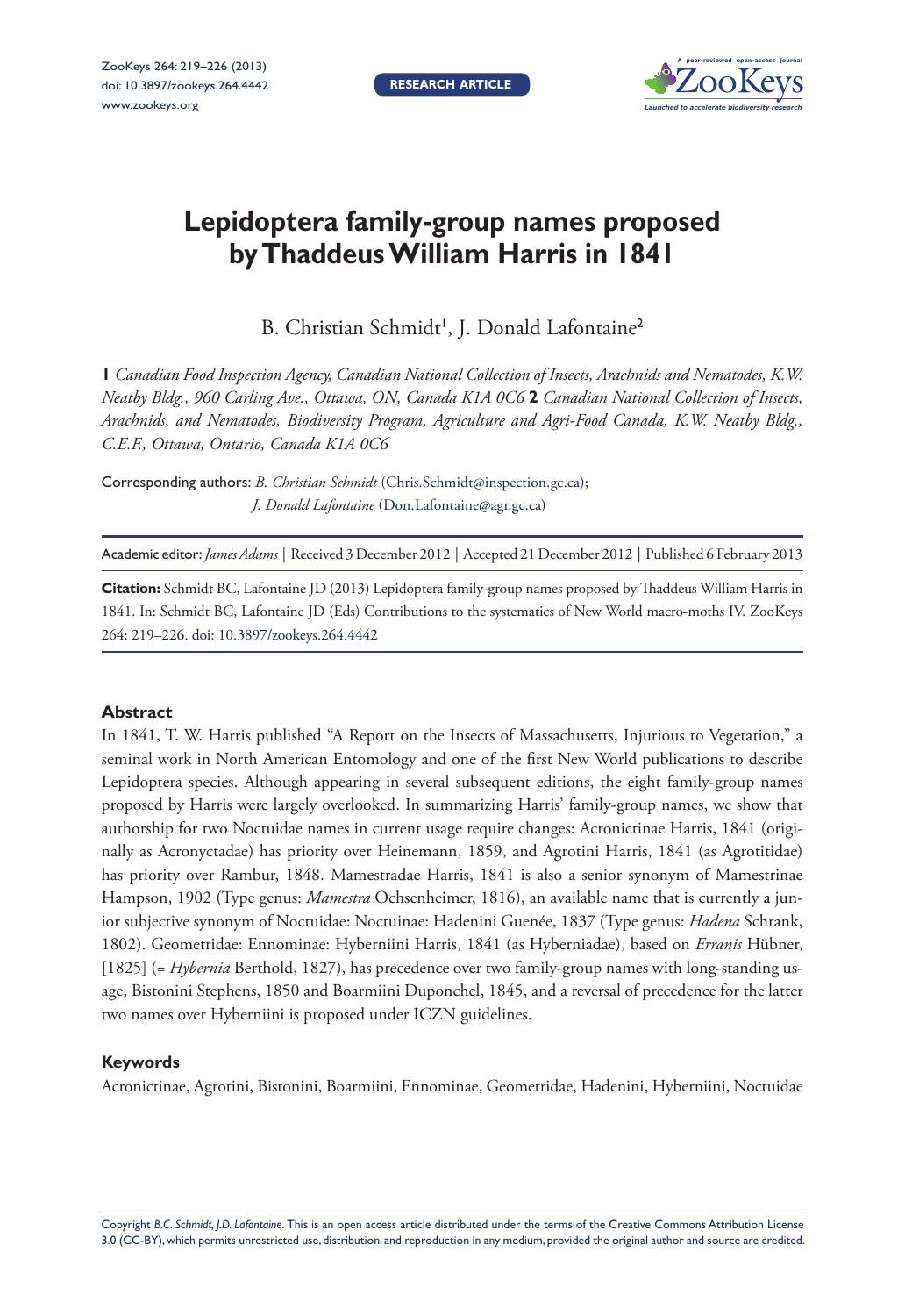### **Introduction**

In one of the earliest compendia of North American entomology, Thaddeus William Harris' "A Report on the Insects of Massachusetts, Injurious to Vegetation" describes the life histories of hundreds of insect species, often in extensive detail. Over a dozen Lepidoptera species were described and named by Harris therein, including familiar species such as *Lophocampa maculata*, *Acronicta americana,* and *Euxoa messoria*. First published in 1841, the "Report" was re-printed in 1842 (Harris 1842), and subsequently released in a  $2<sup>nd</sup>$  (Harris 1852) and  $3<sup>rd</sup>$  edition (Harris 1862). The 3rd edition was published after Harris' death in 1856, and included the addition of butterfly species based on Harris' manuscripts, including descriptions of 10 new species. Harris described over 50 new taxa, 40 of which are currently valid species names.

Less well-known are the family-group names proposed by Harris in 1841, only two of which are currently attributed to him – Lasiocampidae (Lasiocampoidea) and Ceratocampinae (Bombycoidea: Saturniidae). In an earlier work on sphinx moths (Harris 1839), Harris named the Macroglossiadae, currently Sphingidae: Macroglossinae. The purpose of this paper is to review the eight family-group names proposed by Harris (1841). Authorship for two family-group names in current usage should be attributed to Harris in accordance with publication priority, viz. Acronictinae Harris, 1841 (*nec*. Heinemann, 1859) and Agrotini Harris, 1841 (*nec*. Rambur, 1848). The remaining Harris names are junior homonyms or junior subjective synonyms; one is proposed as a *nomen oblitum*.

#### **Family-group names and ICZN**

Harris classified the Lepidoptera similar to the categories proposed by Linnaeus, where the non-sphingid moths were further divided into seven groups, the Bombyces, Noctuae, Geometrae, Pyralides, Tortrices, Tineae and Alucitae. Harris (1841) proposed new family-group names in the Bombyces (Liparidae, Lasiocampadae, Ceratocampadae), Noctuae (Notodontadae, Acronyctadae, Agrotitidae, Mamestradae), and Geometrae (Hyberniadae). He indicated new family-group names by stating each "may be called" or "which I call," and indicated that the name was based on what he considered the corresponding "core genus." This prose was not followed for family names he knew were already named, such as the Lithosiadae (p. 240), and the Nonagriadae (p. 318), both used by Harris in 1833 along with other previously established family-group names. Eight family-group names were proposed by Harris in 1841 (and not included by him in his 1833 work), and we compared these to those summarized by Speidel and Naumann (2005) and Fibiger and Lafontaine (2005) for the Noctuoidea, and Forum Herbulot (2003) for the Geometroidea.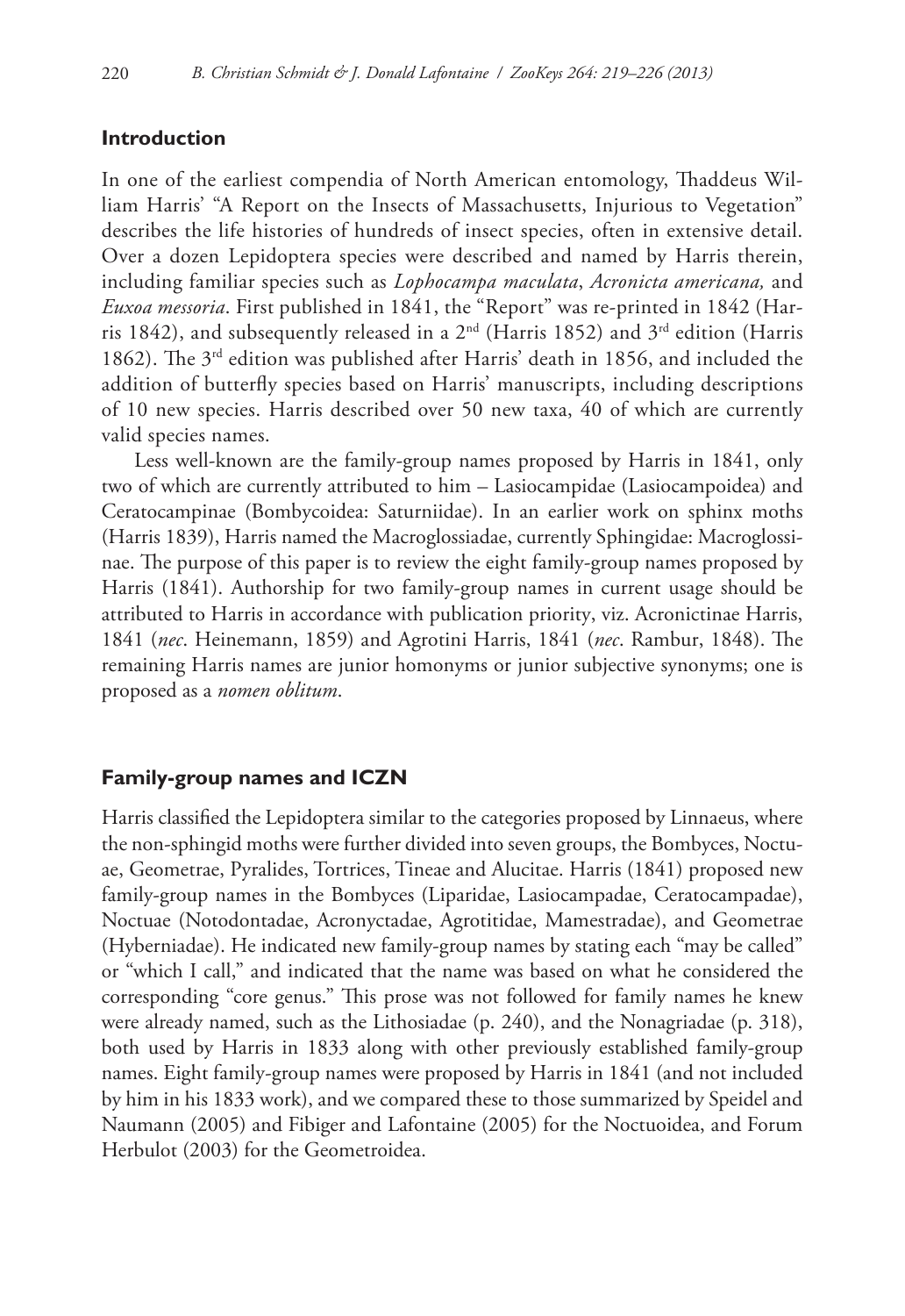## **Family-group names proposed by Harris, 1841**

Original spelling of family-group names is given in bold, followed by the current taxonomic position and emended spelling in square brackets.

**Liparidae** (p. 260) [Lymantriidae Hampson, 1893]. A junior synonym of Liparides Boisduval, 1834. Both family-group names are invalid due to homonymy of the type genus, *Liparis* Ochsenheimer, 1810 (= *Liparis* Scopoli, 1777 [Pisces]).

**Lasiocampadae** (p. 265) [Lasiocampoidea: Lasiocampidae Harris, 1841]. Correctly attributed to Harris in recent publications, e.g., Franclemont (1973: 25), de Freina and Witt (1987: 33).

**Ceratocampadae** (p. 287) [Saturniidae: Ceratocampinae Harris, 1841]. Correctly attributed to Harris in recent works (e.g., Tuskes et al. 1996), but Ferguson (1971: 18) considered Citheroniinae Neumoegen and Dyar, 1894 to be the valid, although junior, name.

**Acronyctadae** (p. 316) [Noctuidae: Acronictinae Harris, 1841]. A senior synonym of Acronyctadae Heinemann, 1859.

**Agrotitidae** (p. 321) [Noctuidae: Noctuinae: Agrotini Harris, 1841]. A senior synonym of Agrotides Rambur, 1848, currently ranked as a tribe (e.g., Lafontaine 2004, Fibiger and Lafontaine 2005).

**Mamestradae** (p. 329) [Noctuidae: Noctuinae: Hadenini Guenée, 1837]. A senior synonym of Mamestrinae Hampson, 1902. Mamestrini (type genus: *Mamestra* Ochsenheimer, 1816) is currently considered a junior subjective synonym of Hadenini Guenée, 1837 (as Hadenidi), e.g., Fibiger and Lafontaine (2005).

**Herminiadae** (p. 344) [Erebidae: Herminiinae Leach, [1815]]. A junior synonym of Herminida Leach, [1815].

**Hyberniadae** (p. 332) [Geometridae: Ennominae: Boarmiini Duponchel, 1845]. *Hybernia* Berthold, 1827 is a junior objective synonym of *Erannis* Hübner, [1825] (Ferguson 1983). Hyberniini Harris has priority over Hyberniini Duponchel, 1845 (as Hibernites), and also over Boarmiini Duponchel, 1845 (as Boarmites) and Bistonini Stephens, 1850 (as Bistonidi). Although mostly treated as a valid tribe prior to Holloway (1994), Bistonini has recently been subsumed within Boarmiini (e.g., Holloway 1994, Sihvonen et al. 2011). Hyberniini was used (as Hybernites) by Bruand (1846), Stephens (1850) and Guenée (1857), but has apparently not been used as a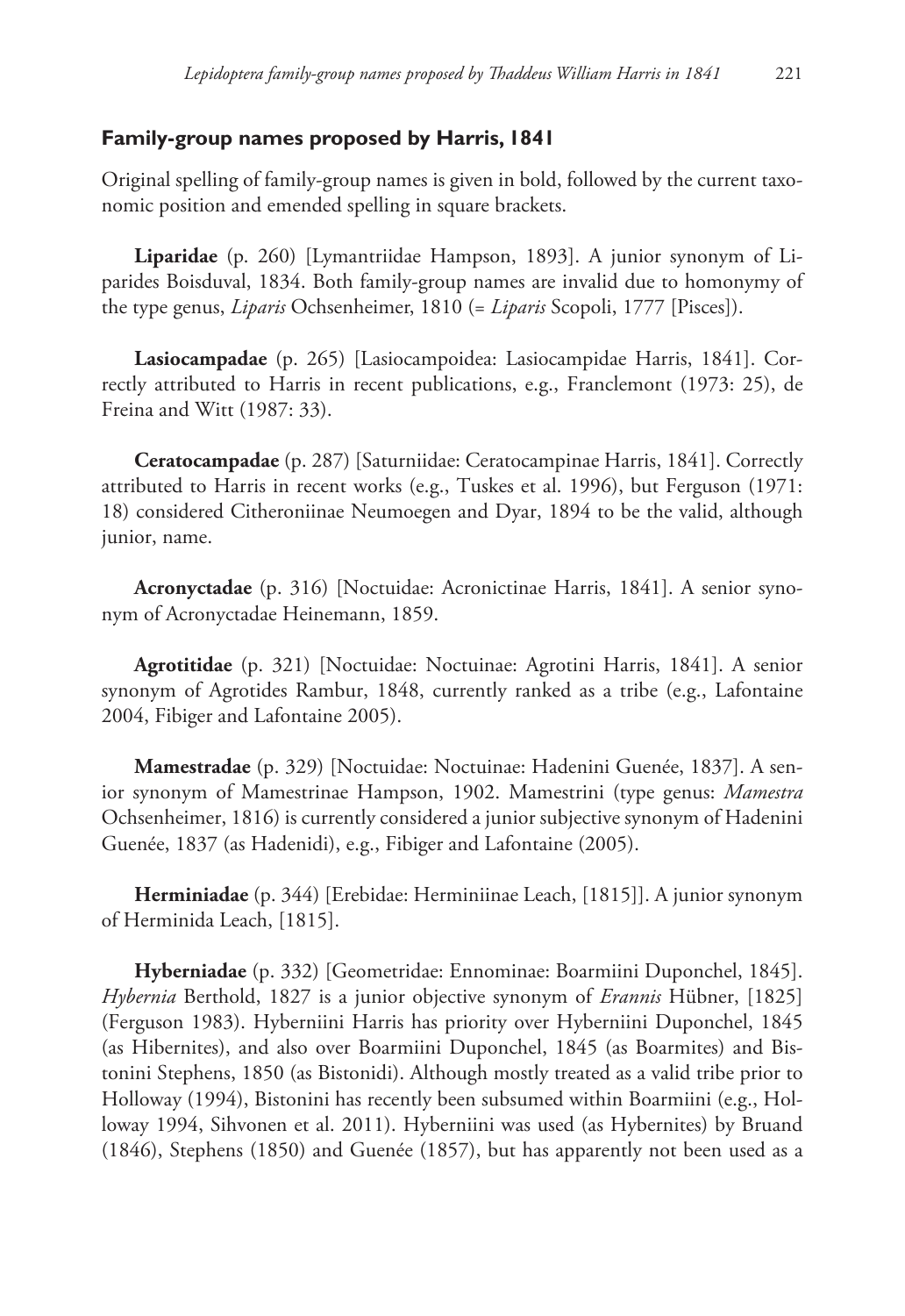family-group name after 1899 and therefore meets requirement 23.9.1.1 for "Reversal of Precedence" under ICZN rules. Both Boarmiini and Bistonini have long-standing usage in the literature, summarized in Table 1, and thereby meet the second requirement (23.9.1.2) for "Reversal of Precedence" (ICZN), which states that the name in question should be cited in at least 25 works, published by at least 10 authors in the immediately preceding 50 years and encompassing a span of not less than 10 years. The Geometridae family-group names (Forum Herbulot 2003) in question should therefore be revised as follows:

Boarmiini Duponchel, 1845(Boarmites) *nomen protectum*

= Hyberniini Harris, 1841 (Hyberniadae) *nomen oblitum*

= Hyberniini Duponchel, 1845 (Hibernites) junior synonym of Hyberniadae Harris, 1841

= Bistonini Stephens, 1850 (Bistonidi)

**Table 1.** Publications citing Boarmiini or Bistonini as a family-group name.

| <b>Boarmiini</b>                                    | <b>Bistonini</b>                                   |
|-----------------------------------------------------|----------------------------------------------------|
| Brehm and Fiedler 2003, 2004, 2005; Ferguson        | Butler 1986; Ferguson 1983; Ferris 2010; Forbes    |
| 1983, 2008; Forbes 1948; Holloway 1994, 2011;       | 1948; Hackray et al. 1984; Holloway 1994; Hunter   |
| Krüger 2007; McGuffin 1977, 1981, 1987; Minet       | 1995; McGuffin 1977, 1981, 1987; Miller 1996;      |
| and Scoble 1998; Óunap et al. 2011; Patočka 1986,   | Minet and Scoble 1998; Óunap et al. 2011; Patočka  |
| 1993; Pitkin 2002; Pohl et al. 2010; Rindge 1972,   | 1978; Pellmyr 1980; Pitkin 2002; Pohl et al. 2010; |
| 1976; Riotte 1992; Sihvonen et al. 2011; Stephens   | Powell and Opler 2009; Rindge 1975, 1985; Riotte   |
| and Gibbs 2003; Vargas 2007, 2010; Viidalepp et al. | 1992; Rose 1985; Viidalepp 1989; Viidalepp et al.  |
| 2007; Wahlberg et al. 2010; Young 2003.             | 2007; Wahlberg et al. 2010.                        |

## **Acknowledgements**

James Adams served as Academic Editor and he, along with Eric Metzler and an anonymous reviewer, made numerous suggestions that significantly improved the manuscript and we thank them for their contributions.

## **References**

- Brehm G, Fiedler K (2003) Faunal composition of geometrid moths changes with altitude in an Andean montane rain forest. Journal of Biogeography 30: 431–440. [doi: 10.1046/j.1365-](http://dx.doi.org/10.1046/j.1365-2699.2003.00832.x) [2699.2003.00832.x](http://dx.doi.org/10.1046/j.1365-2699.2003.00832.x)
- Brehm G, Fiedler K (2004) Bergmann's rule does not apply to geometrid moths along an elevational gradient in an Andean montane rain forest. Global Ecology and Biogeography 13(1): 7–14. [doi: 10.1111/j.1466-882X.2004.00069.x](http://dx.doi.org/10.1111/j.1466-882X.2004.00069.x)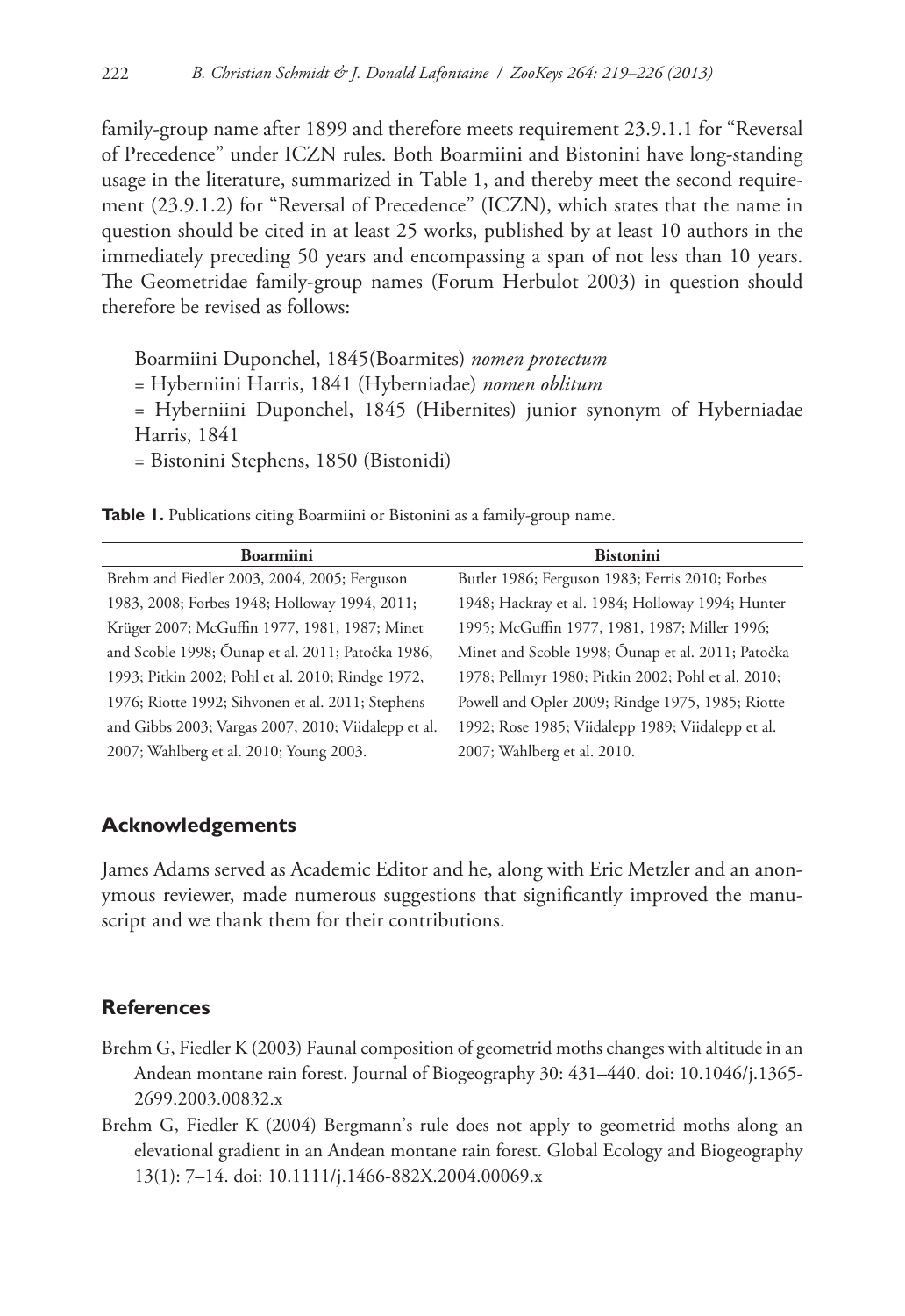- Brehm G, Fiedler K (2005) Diversity and community structure of geometrid moths of disturbed habitat in a montane area in the Ecuadorian Andes. Journal of Research on the Lepidoptera 38: 1–14.
- Bruand CT d'Uzelle (1845–[1851]) Catalogue systématique et synonymique des lépidopteres du Département du Doubs. Mémoires et comptes rendus de la Société libre d'émulation du Doubs, Besançon 2(2): 97–124.
- Butler L (1986) Biology and description of immature stages of *Phigalia strigateria* [*sic*] (Minot) (Geometridae). Journal of the Lepidopterists' Society 40: 289–297.
- Dugdale JS (1961) Larval characters of taxonomic significance of New Zealand ennomines (Lepidoptera: Geometridae). Transactions of the Royal Society of New Zealand 1: 215–233.
- Duponchel PAJ (1844[–1846]) Catalogue Methodique des Lepidoptères d'Europe. Paris, 553 pp.
- Ferguson DC (1971) Bombycoidea: Saturniidae. Fasc. 20.2A. In: Dominick RB, Ferguson DC, Franclemont JG, Hodges RW, Munroe EG (Eds) The moths of America north of Mexico. Wedge Entomological Research Foundation, Washington, DC, 1–154.
- Ferguson DC (1983) Geometridae. In: Hodges RW, Dominick T, Davis DR, Ferguson DC, Franclemont JG, Munroe EG, Powell JA (Eds) Check list of the Lepidoptera of America north of Mexico. E.W. Classey Ltd. and Wedge Entomological Research Foundation, London, UK, 88–107.
- Ferguson DC (2008) Geometroidea, Geometridae (part): Ennominae (part–Abraxini, Cassymini, Macariini). In: Hodges RW et al. (Eds) The moths of North America, fascicle 17.2. Wedge Entomological Research Foundation, Washington, DC, 576 pp.
- Ferris CD (2010) A new geometrid genus and species from southeastern Arizona (Ennominae: Nacophorini). Journal of the Lepidopterists' Society 64(3): 147–153.
- Fibiger M, Lafontaine JD (2005) A review of the higher classification of the Noctuoidea (Lepidoptera) – with special reference to the Holarctic fauna. Esperiana 11: 7–92.
- Forbes WTM (1948) The Lepidoptera of New York and neighboring states, Part II. Geometridae, Sphingidae, Notodontidae, Lymantriidae. Cornell University Agricultural Experiment Station Memoirs 274: 1–263.
- Forum Herbulot (2003) The Forum Herbulot world list of family group names in Geometridae. 11 pp.<http://www.herbulot.de> [accessed Oct. 2012]
- Franclemont JG (1973) Mimallonoidea: Mimallonidae and Bombycoidea: Apatelodidae, Bombycidae, Lasiocampidae. Fasc. 20.1. In: Dominick RB, Ferguson DC, Franclemont JG, Hodges RW, Munroe EG (Eds) The moths of America north of Mexico. Wedge Entomological Research Foundation, Washington, DC, 86 pp.
- Freina JJ de, Witt TJ (1987) Die Bombyces und Sphinges der Westpalaearktis (Insecta, Lepidoptera), Band 1. Edition Forschung und Wissenschaft, München, 708 pp.
- Guenée A (1857) Uranides et Phalenites. Histoire Naturelle des Insectes, Species General des Lépidoptères, Vols 9 & 10. Paris, 584 pp.
- Hackray J, Sarlet LG, Berger LA (1984) Catalogue des macrolepidopteres de Belgique. Sixieme superfamille Geometroidea. Vingt troisieme famille Geometridae. Lambillionea 84: 241–256.
- Harris TW (1833) Insects. In: Hitchcock E (Ed.). Report of the geology, minerology, botany, and zoology of Massachusetts. JS and C Adams, Amherst, 566–595.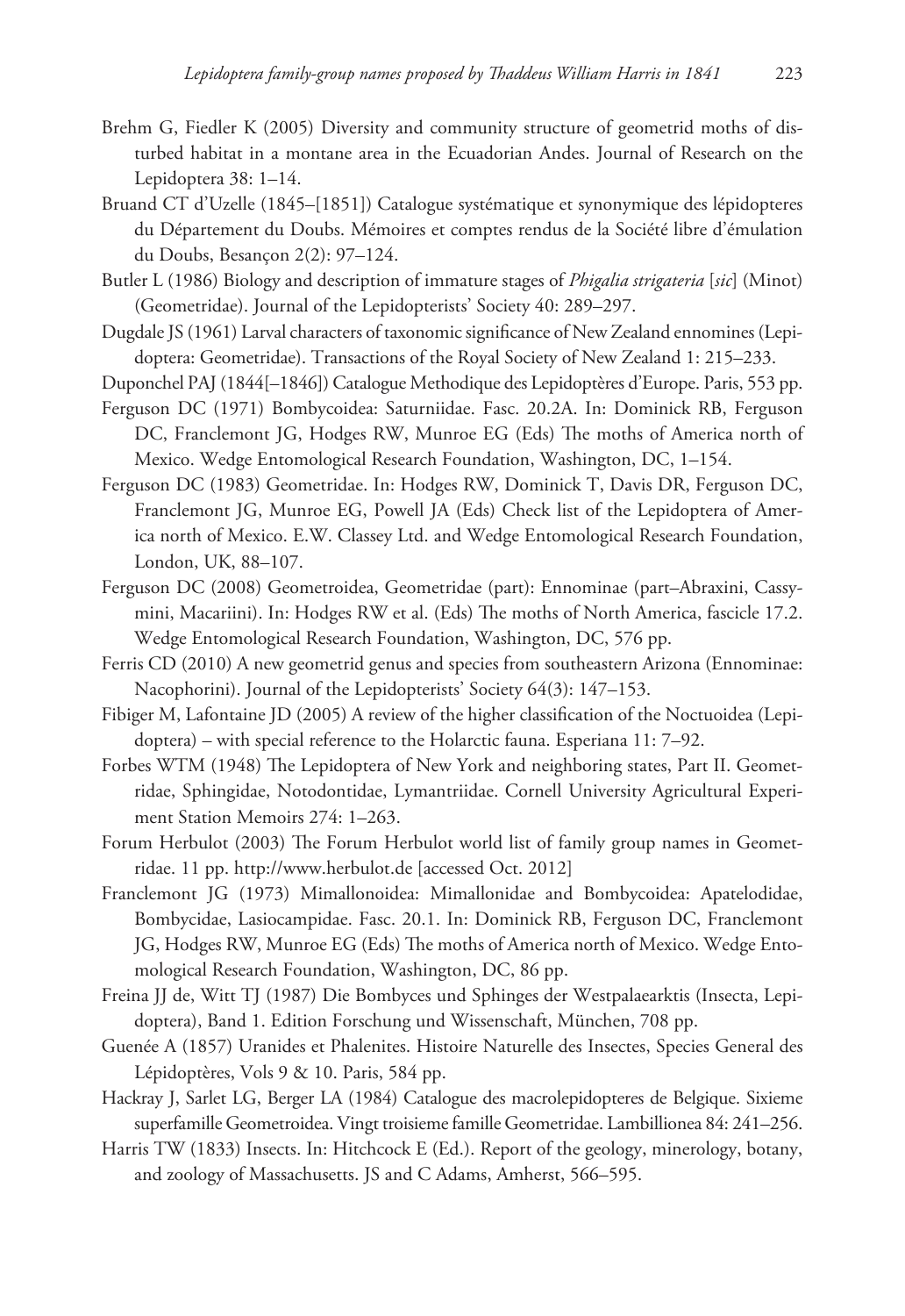- Harris TW (1839) Descriptive Catalogue of the North American Insects belonging to the Linnaean Genus *Sphinx* in the Cabinet of Thaddeus William Harris, M. D., Librarian of Harvard University. The American Journal of Science and Arts (No. 2) 36: 282–320.
- Harris TW (1841) A report on the insects of Massachusetts injurious to vegetation. Folsom, Wells, and Thurston, Printers to the University. Cambridge, 459 pp.
- Harris TW (1842) A treatise on some of the insects of New England, which are injurious to vegetation. John Owen, Cambridge. 459 pp. [reprint of 1841 ed.] [doi: 10.5962/bhl.](http://dx.doi.org/10.5962/bhl.title.8976) [title.8976](http://dx.doi.org/10.5962/bhl.title.8976)
- Harris TW (1852) A treatise on some of the insects of New England, which are injurious to vegetation. White & Potter, Boston, 513 pp.
- Harris TW (1862) A treatise on some of the insects of New England, which are injurious to vegetation. 3rd ed. Edited by Charles Flint. William White, Boston, 640 pp.
- Holloway JD (1993). The Moths of Borneo: Family Geometridae, subfamily Ennominae. Malayan Nature Journal 47: 1–309.
- Holloway JD (2011) The Moths of Borneo: Families Phaudidae, Himantopteridae and Zygaenidae; revised and annotated checklist. Malayan Nature Journal 63: 1–548.
- Hunter AF (1995) The ecology and evolution of reduced wings in forest macrolepidoptera. Evolutionary Ecology 9(3): 275–287. [doi: 10.1007/BF01237773](http://dx.doi.org/10.1007/BF01237773)
- (ICZN) International Commission on Zoological Nomenclature (1999) International code of zoological nomenclature, 4th edition, London, UK. Online edition. [http://www.nhm.](http://www.nhm.ac.uk/hosted-sites/iczn/code/) [ac.uk/hosted-sites/iczn/code/](http://www.nhm.ac.uk/hosted-sites/iczn/code/) [accessed Oct.2012]
- Krüger M (2007) Composition and origin of the geometrid fauna (Lepidoptera) of the Sneeuberge, Eastern Cape, with descriptions of new taxa. Annals of the Transvaal Museum 44: 25–66.
- Lafontaine JD (2004) Noctuoidea: Noctuidae (part) Agrotini. In: Hodges RW (Ed.) The Moths of North America. Fascicle 27.1. The Wedge Entomological Research Foundation, Washington, 394 pp.
- McGuffin WC (1977) Guide to the Geometridae of Canada (Lepidoptera) II. Subfamily Ennominae. 2. Memoirs of the Entomological Society of Canada 101: 1–191. [doi: 10.4039/](http://dx.doi.org/10.4039/entm109101fv) [entm109101fv](http://dx.doi.org/10.4039/entm109101fv)
- McGuffin WC (1981) Guide to the Geometridae of Canada (Lepidoptera) II. Subfamily Ennominae. 3. Memoirs of the Entomological Society of Canada 117: 1–153. [doi: 10.4039/](http://dx.doi.org/10.4039/entm113117fv) [entm113117fv](http://dx.doi.org/10.4039/entm113117fv)
- McGuffin WC (1987) Guide to the Geometridae of Canada (Lepidoptera) II. Subfamily Ennominae. 4. Memoirs of the Entomological Society of Canada 138: 1–181. [doi: 10.4039/](http://dx.doi.org/10.4039/entm119138fv) [entm119138fv](http://dx.doi.org/10.4039/entm119138fv)
- Miller WE (1996) Population behavior and adult feeding capability in Lepidoptera. Environmental Entomology 25: 213–226.
- Minet J, Scoble MJ (1999) The drepanoid/geometroid assemblage. In: Kristensen NP (Ed.) Lepidoptera: moths and butterflies. Handbook of Zoology IV, Part 35. Walter de Gruyter, New York, NY, 301–320.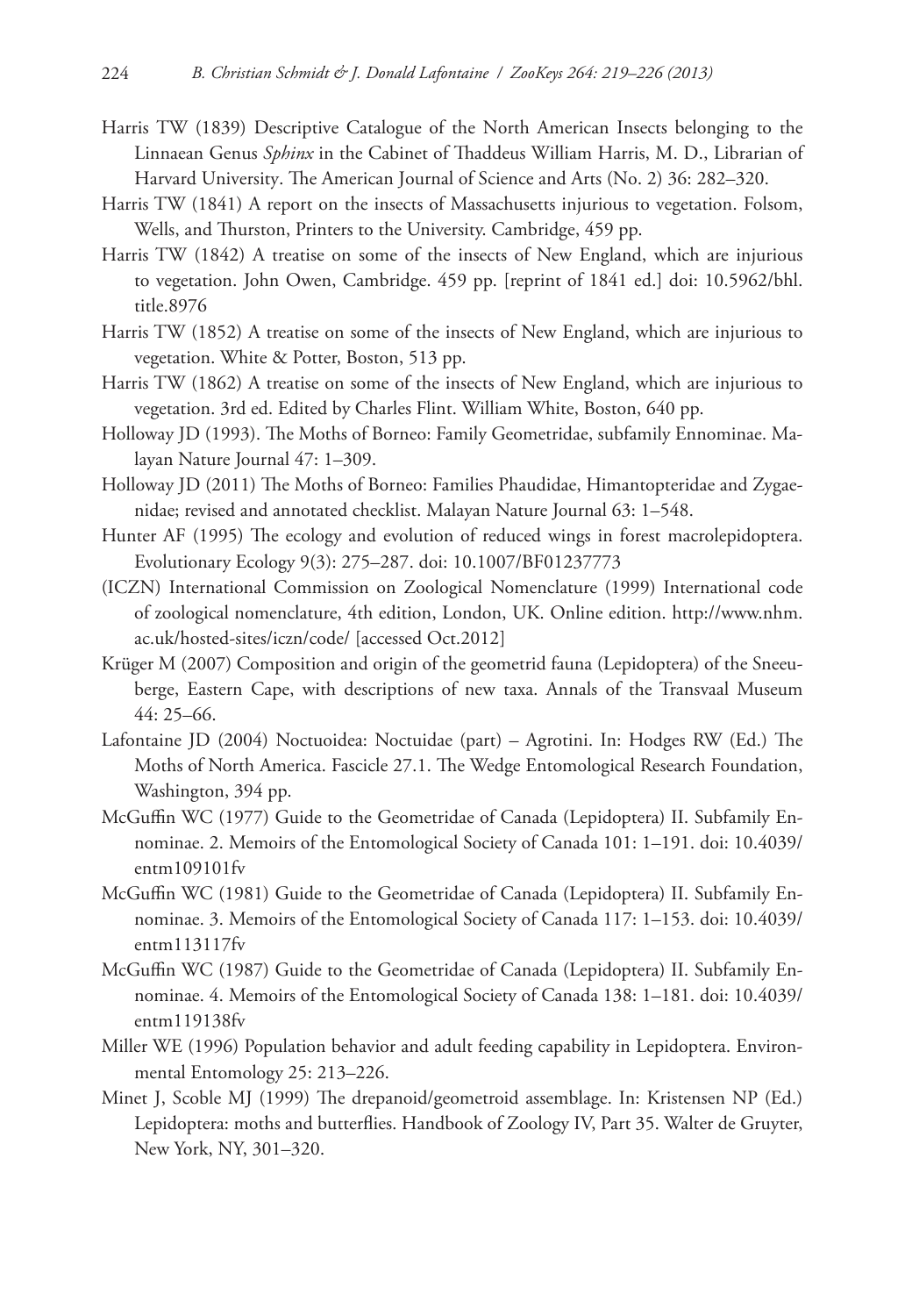- Õunap E, Javoiš J, Viidalepp J, Tammaru T (2011) Phylogenetic relationships of selected European Ennominae (Lepidoptera: Geometridae). European Journal of Entomology 108(2): 267–273.
- Patočka J (1978) Zur Puppenmorphologie und -taxonomie der Unterfamilie Ennominae, insbesondere der Tribus Bistonini (Lepidoptera, Geometridae). Věstník Československé společnosti zoologické 42: 143–151.
- Patočka J (1986) Zur Kenntnis der Puppen der Tribus Boarmiini (Lepidoptera, Geometridae) von Mitteleuropa. Acta Entomolica Bohemoslovica 83: 301–315.
- Patočka J (1993) Über einige Puppen der Spanner aus der Tribus Boarmiini (Lepidoptera, Geometridae, Ennominae). Entomologische Berichten (Amsterdam) 53: 114–120.
- Pellmyr O (1980) Morphology of the genitalia of Scandinavian brachypterous female Geometridae (Lepidoptera). Insect Systematics & Evolution 11(4): 413–423. [doi:](http://dx.doi.org/10.1163/187631280794709990) [10.1163/187631280794709990](http://dx.doi.org/10.1163/187631280794709990)
- Pitkin LM (2002) Neotropical ennomine moths: a review of the genera (Lepidoptera: Geometridae). Zoological Journal of the Linnaean Society 135: 121–401. [doi: 10.1046/j.1096-](http://dx.doi.org/10.1046/j.1096-3642.2002.01200.x) [3642.2002.01200.x](http://dx.doi.org/10.1046/j.1096-3642.2002.01200.x)
- Pohl GR, Anweiler GG, Schmidt BC, Kondla NG. (2010) An annotated list of the Lepidoptera of Alberta, Canada. ZooKeys 38: 1–549. [doi: 10.3897/zookeys.38.383](http://dx.doi.org/10.3897/zookeys.38.383)
- Powell JA, Opler PA (2009) Moths of western North America. University of California, Berkeley, CA, 383 pp. [doi: 10.1525/california/9780520251977.001.0001](http://dx.doi.org/10.1525/california/9780520251977.001.0001)
- Rindge FH (1972) A revision of the moth genus *Mericisca* (Lepidoptera, Geometridae). Bulletin of the American Museum of Natural History 149: 345–406.
- Rindge FH (1975) A revision of the new world Bistonini (Lepidoptera: Geometridae). Bulletin of the American Museum of Natural History 156: 69–155.
- Rindge FH (1976). Distributional notes on some Ennominae from Baja California, with descriptions of new species (Lepidoptera, Geometridae). American Museum Novitates 2592.13 pp.
- Rindge FH (1985) A revision of the moth genus *Acronyctodes*, with a review of the New World Bistonini (Lepidoptera, Geometridae). American Museum Novitates Supplement 2807: 1–24.
- Riotte JCE (1992) Annotated list of Ontario Lepidoptera. Royal Ontario Museum, Life Sciences Miscellaneous Publications. Toronto, Canada, 208 pp.
- Rose LJ (1985) A propos du melanisme chez *Eubyja betularia* (L., 1758) (Lep. Geometridae Ennominae Bistonini). Bulletin de la Societe Entomologique de Mulhouse 1985: 1–15.
- Sihvonen P, Mutanen M, Kaila L, Brehm G, Hausmann A, et al. (2011) Comprehensive molecular sampling yields a robust phylogeny for geometrid moths (Lepidoptera: Geometridae). Public Library of Science ONE 6(6): e20356. [doi: 10.1371/journal.pone.0020356](http://dx.doi.org/10.1371/journal.pone.0020356)
- Speidel W, Naumann CM (2005) A survey of family-group names in the noctuoid moths (Lepidoptera). Systematics and Biodiversity 2: 191–221. [doi: 10.1017/S1477200004001409](http://dx.doi.org/10.1017/S1477200004001409)
- Stephens JF (1850) List of the Specimens of British Animals in the Collection of the British Museum. Part V. Lepidoptera. British Museum, London, 353 pp.